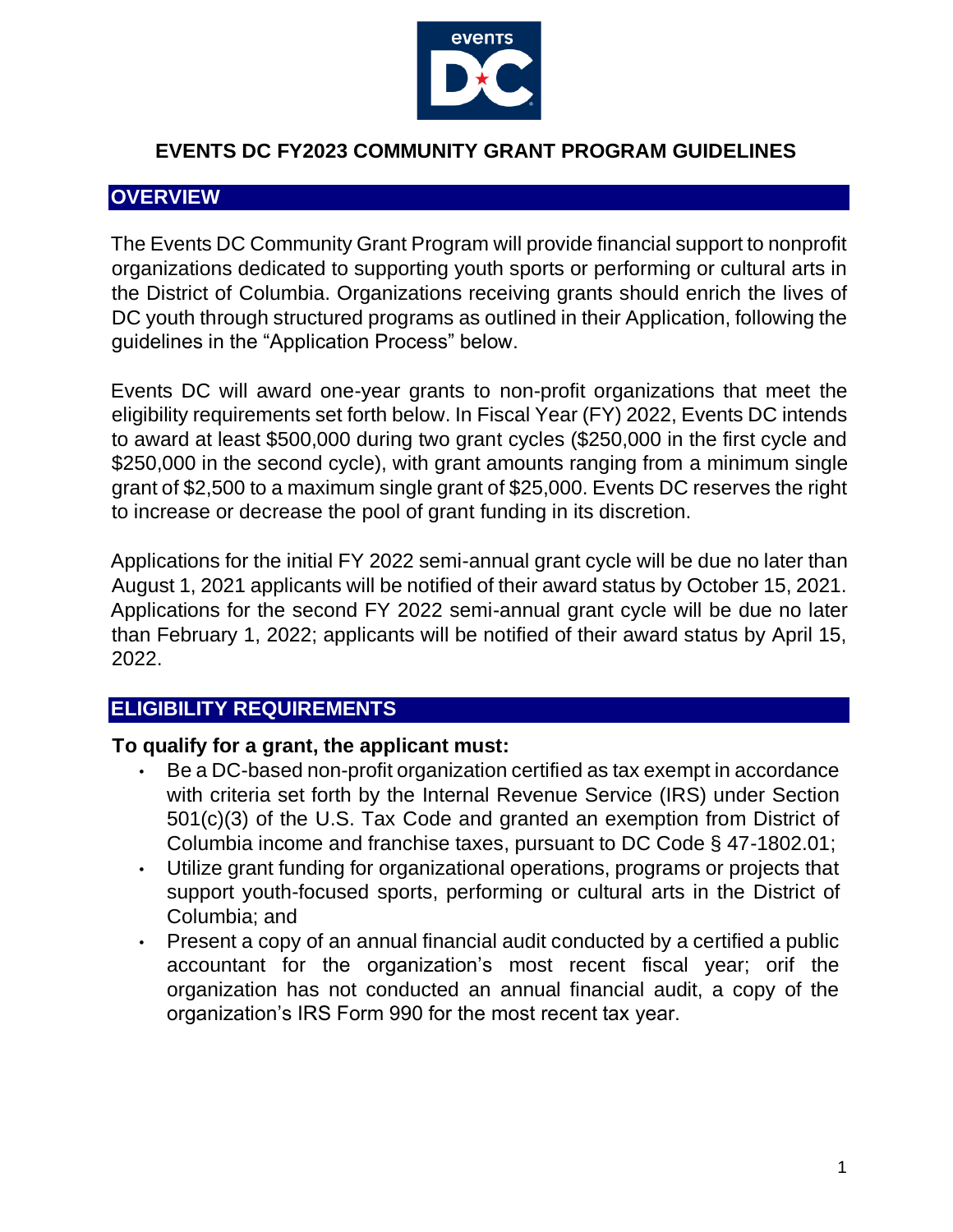

### **Events DC will** *not* **provide a grant to:**

- Individuals;
- For-profit organizations;
- Any organization that does not have IRS 501(c)(3) and DC tax exempt status;
- Any organization that discriminates against individuals on the basis of race, color, religion, sex, national origin, age, marital status, personal appearance, sexual orientation, family responsibilities, matriculation, political affiliation, physical handicap, or any other protected class under the DC Human Rights Act and/or any federal anti-discrimination statute or regulation;
- Any religious organization that plans to use grant funds to benefit specific denominations or congregations; however, applications from religious groups that sponsor nonsectarian sports, performing or cultural arts programs directed toward D.C. children and youth will be considered eligible;
	- Fund capital improvement initiatives; and District of Columbia agencies.

# **APPLICATION PROCESS**

Applications are available on the Events DC website at <https://eventsdc.com/community/community-grants> [and](https://eventsdc.com/community/community-grants) should be submitted via email to communitygrants@eventsdc.com. The deadline for submitting grant applications for the initial FY 2023 semi-annual funding cycle is **August 1, 2022**. Applications received after August 1<sup>st</sup> will not be considered for the initial funding cycle, but may be considered for the second grant cycle. Applicants will be notified of their award status no later than October 15, 2021. Applications for the second FY 2023 grant cycle should be submitted by **August 1, 2022**; applications received after February 1<sup>st</sup> will not be considered for an FY 2023 grant. Applicants will be notified of their award status no later than October 15, 2022.

## **Grant Applications must include the following:**

- A description and brief history of the grant applicant;
- An overview of the grant applicant's mission, goals, objectives, activities and its targeted children or youth population in the District of Columbia;
- A description of the program for which the grant is intended;
- A copy of an active business license issued by the District of Columbia Department of Consumer and Regulatory Affairs (DCRA) – Corporations Division (indicating an "active" business license at the time of application, and agreeing to maintain such status throughout the grant period);
- Verification of the organization's IRS 501(c)(3) and DC tax exempt status;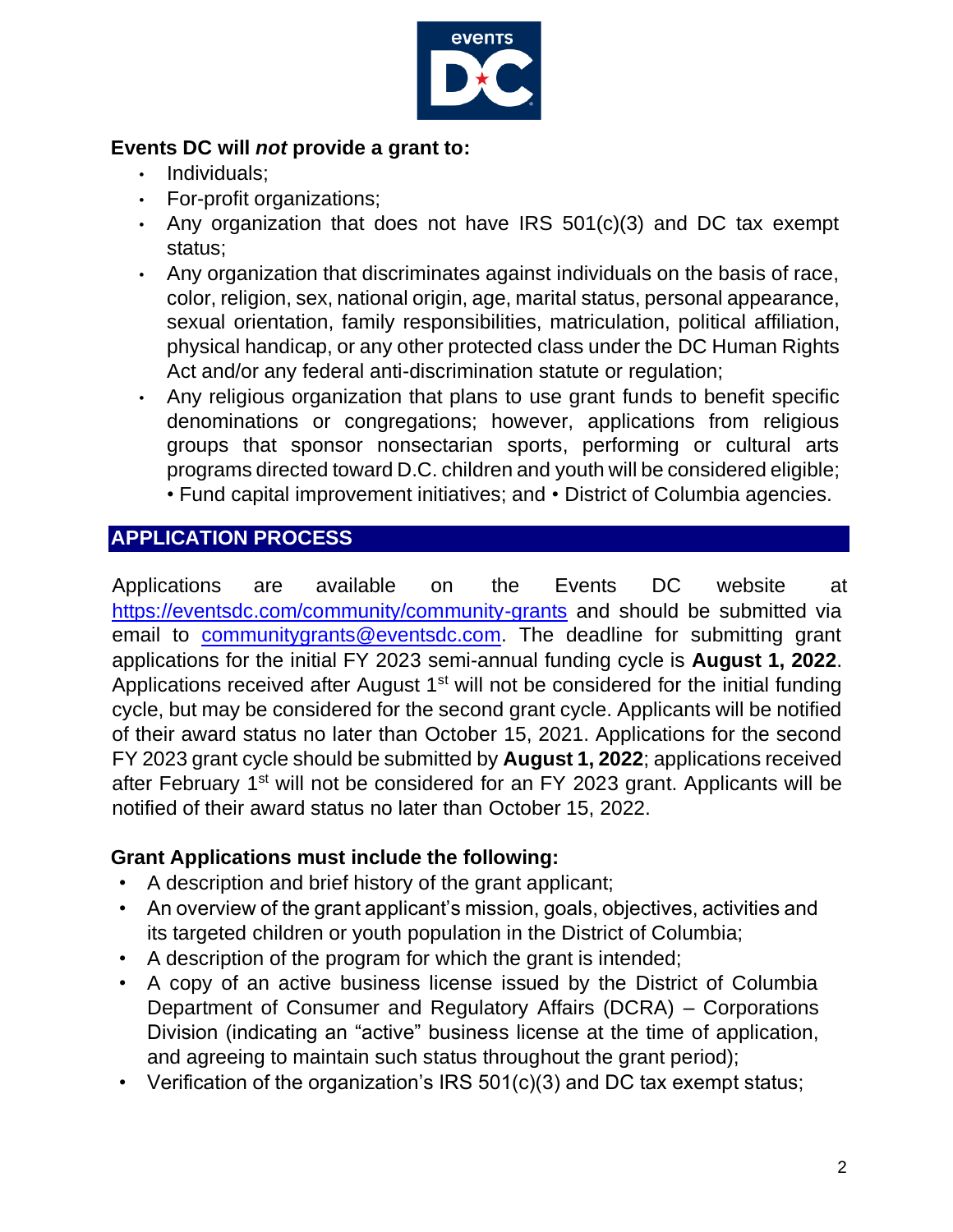

- A copy of the organization's audited financial statements for the organization's most recent fiscal year; or if the organization does not have audited financials, a copy of IRS Form 990 for the most recent tax year;
- List of grant applicant's primary staff, board of directors, officers and committee members.
- Total budget for the organization and a proposed budget for use of the grant funds, including an explanation of how funds will be allocated to reach the objectives of the proposed grant; and
- A description of the grant applicant's strategy for monitoring and evaluating its success towards achieving stated goals and objectives.

# **TERMS OF AWARD**

**Amount of Award**: Total grant funding for each semi-annual funding cycle will be up to \$250,000; single grant awards will range from \$2,500 to \$25,000.

**PLEASE NOTE:** Depending on the number of grants awarded in each cycle and the types and nature of the programs being funded, grantees may not receive the full amount of funding requested. Please be sure the organization's project/program can proceed, even if the full grant amount requested is not received, as grantees will not be permitted to materially change the scope of the project/program being funded once the grant award is made.

**Grant Period**: The grant period for each grant is one-year from the date of award. Consecutive-year grants may be awarded upon re-application.

**Award Letter**: All applicants will be notified of their award status. Each successful grant applicant will receive an Award Letter confirming its selection by Events DC for a grant.

**Grant Agreement:** Each grant recipient must sign a Grant Agreement before receiving grant funds. The Agreement will include specific terms and conditions related to the award, including a requirement that the Grantee use the funds exclusively to provide, promote, foster, and support the programs and/or initiatives outlined in the Grant Application, which directly benefit children or youth residing in the District of Columbia.

**Reports:** Grantees will be required to submit a final report that includes:

• A narrative summary of the activities related to the project or program supported by the grant, to include the number of DC youth that participated in and/or benefitted from the project/program;